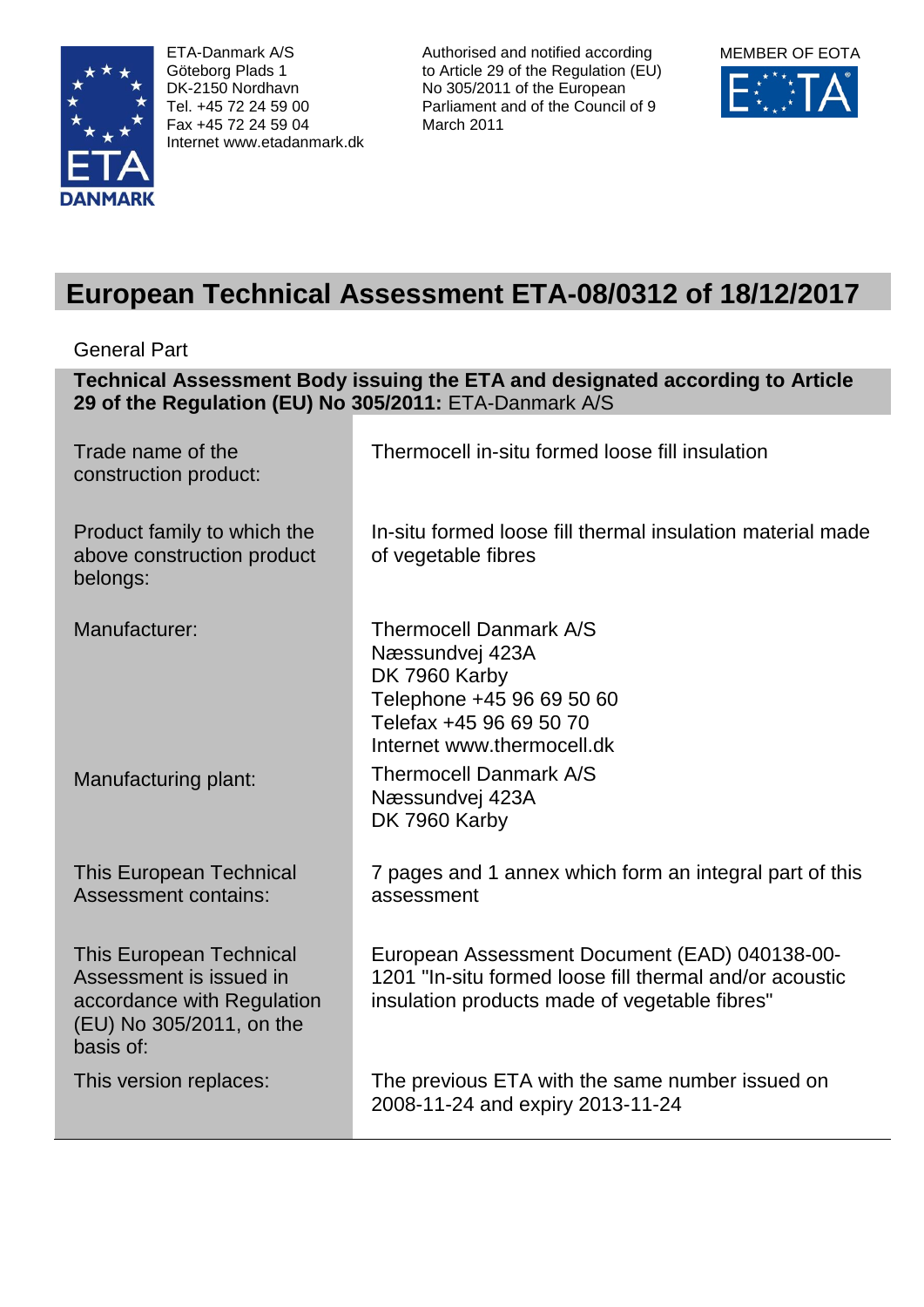Translations of this European Technical Assessment in other languages shall fully correspond to the original issued document and should be identified as such.

Communication of this European Technical Assessment, including transmission by electronic means, shall be in full (excepted the confidential Annex(es) referred to above). However, partial reproduction may be made, with the written consent of the issuing Technical Assessment Body. Any partial reproduction has to be identified as such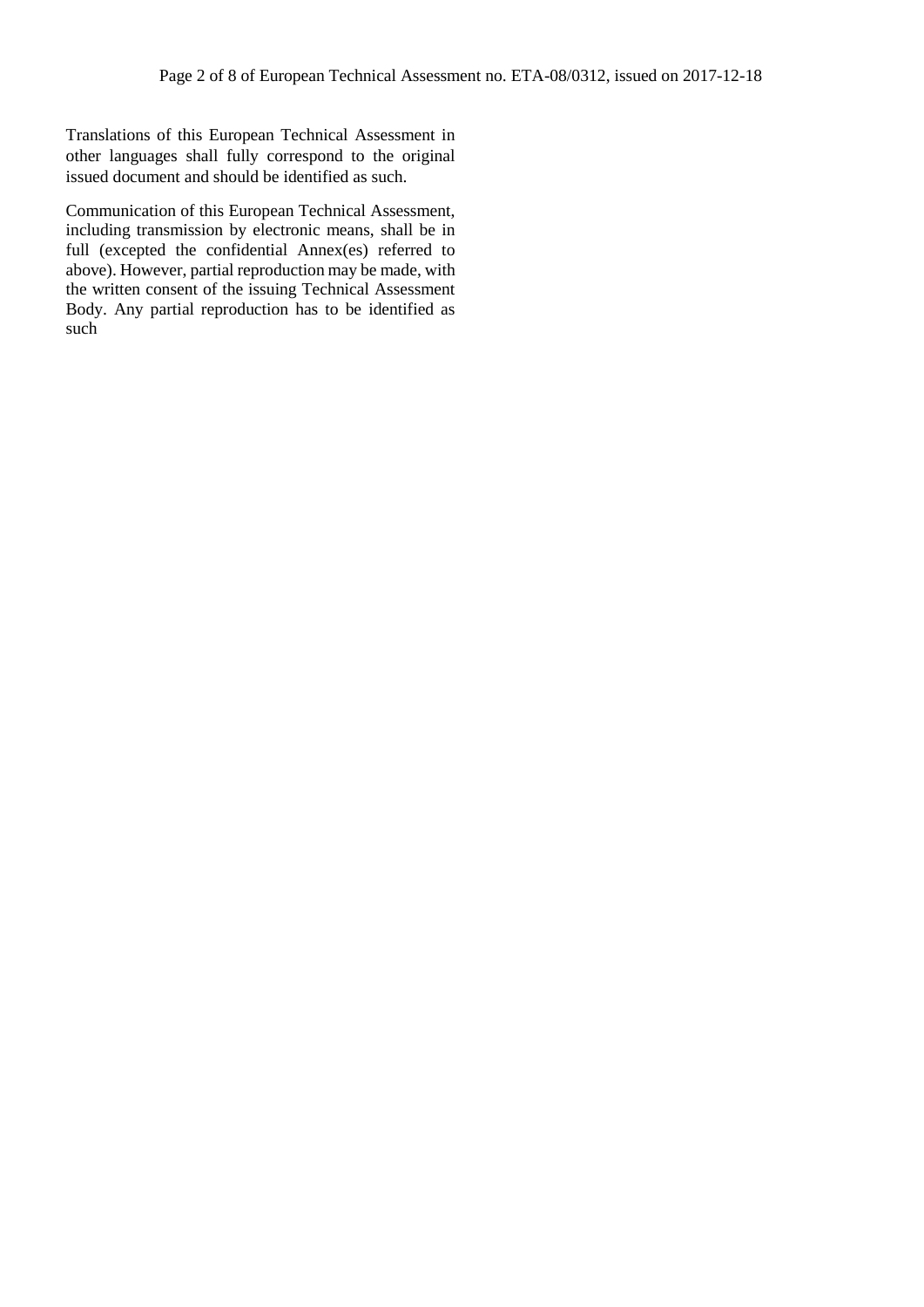## **II SPECIFIC PART OF THE EUROPEAN TECHNICAL ASSESSMENT**

### **1 Technical description of product and intended use**

#### **Technical description of the product**

This European Technical Assessment applies to the insulation made of in-situ formed loose fill wood fibres with the designation:

#### **Thermocell loose fill insulation**

The wood fibres are derived from wood by mechanical crushing. During the manufacturing process the product is provided with a fire retardant and an additive for enhancing the biological resistance (amoniumpolyphosphate and boric acid).

The European Technical Assessment does not apply for a manual processing of the thermal insulation products.

## **2 Specification of the intended use in accordance with the applicable EAD**

The insulating material serves for the production of insulation layers, not exposed to compression loads, by means of blowing at the place of use. The blowing is carried out in dry conditions.

The insulating material is used for thermal insulation. The insulation is not used for airborne sound insulation.

The insulating material can be used for the following intended uses:

Area of application for walls

 Space filling insulation in closed cavities of exterior and interior walls

Area of application for roofs and ceilings / floors

- Insulation in closed cavities between rafters and timber beams as well as cavities in similar structures
- Exposed insulation on horizontal or moderately pitched areas ( $\leq 10^{\circ}$ ), e.g. insulation of topmost story ceilings which are not subject to foot traffic, however, are accessible
- Cavity insulation between floor joists battens and similar substructures

The performances given in Section 3 are only valid if the thermal insulation products are installed according to the manufacture's installation instructions, used in compliance with the specifications and conditions given in Annex A and if they are protected from precipitation,

wetting or weathering in built-in state and during transport, storage and installation.

The design value of the thermal conductivity shall be laid down according to relevant national provisions.

The provisions made in this European Technical Assessment are based on an assumed intended working life of the anchor of 50 years.

The indications given on the working life cannot be interpreted as a guarantee given by the producer or Assessment Body, but are to be regarded only as a means for choosing the right products in relation to the expected economically reasonable working life of the works.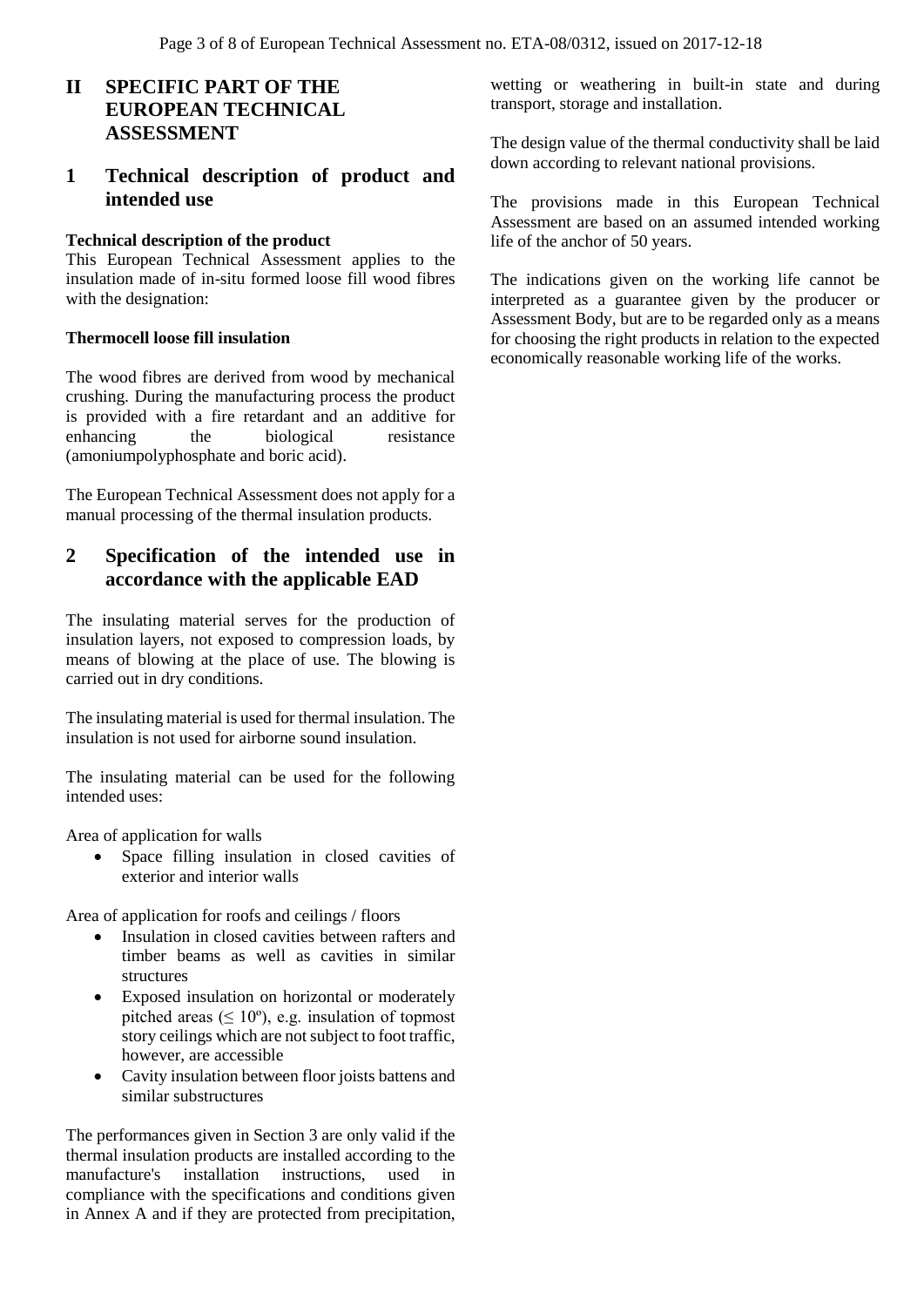## **3 Performance of the product and references to the methods used for its assessment**

| Characteristic                                                                                                                                                                    | <b>Assessment of characteristic</b>                                                                                                                                                                                                                                                                                                                     |
|-----------------------------------------------------------------------------------------------------------------------------------------------------------------------------------|---------------------------------------------------------------------------------------------------------------------------------------------------------------------------------------------------------------------------------------------------------------------------------------------------------------------------------------------------------|
| 3.2 Safety in case of fire (BWR 2)                                                                                                                                                |                                                                                                                                                                                                                                                                                                                                                         |
| <b>Reaction to fire</b>                                                                                                                                                           | The insulation material meets the classification criteria for <b>Euroclass</b><br>D-s2,d0 with EN 13501-1 and Delegated Regulation 2016/364 with the<br>following field of application:                                                                                                                                                                 |
|                                                                                                                                                                                   | Nominal density of $26 - 58$ kg/m <sup>3</sup>                                                                                                                                                                                                                                                                                                          |
|                                                                                                                                                                                   | Substrates: Wood substrates at least 12 mm thick and any end use<br>substrate of Euroclass A1 or A2 at least 12 mm thick, having a density<br>$\geq$ 510 kg/m <sup>3</sup>                                                                                                                                                                              |
| 3.3 Hygiene,<br>health<br>the<br>and<br>environment (BWR 3)                                                                                                                       |                                                                                                                                                                                                                                                                                                                                                         |
| Influence on air quality                                                                                                                                                          | The product does not contain/release dangerous substances specified in<br>TR 034, dated March 2012, except fire retardants and additive for<br>enhancing the biological resistance (amoniumpolyphosphate and boric<br>acid), which have not been assessed in this ETA                                                                                   |
| Resistance to the growth of mould<br>test acc. to EAD "In-situ formed<br>loose fill thermal and/or acoustic<br>products<br>insulation<br>made<br>of<br>vegetable fibres", Annex B | The assessment of the growth of fungi according to the standard EN<br>ISO 846, Table 4, resulted in the evaluation level 0.                                                                                                                                                                                                                             |
| 3.5 Protection against noise (BWR 5)                                                                                                                                              |                                                                                                                                                                                                                                                                                                                                                         |
| Sound absorption                                                                                                                                                                  | No performance assessed                                                                                                                                                                                                                                                                                                                                 |
| 3.6 Energy economy and heat retention<br>(BWR <sub>6</sub> )                                                                                                                      |                                                                                                                                                                                                                                                                                                                                                         |
| Thermal conductivity                                                                                                                                                              | The fractile value of thermal conductivity for the density range of 26<br>kg/m <sup>3</sup> - 47 kg/m <sup>3</sup> is $\lambda_{10, \text{dry}, 90/90} = 0,0388$ W/(mK) representing at least<br>90 % of the production with a confidence limit of 90%                                                                                                  |
|                                                                                                                                                                                   | The declared value of thermal conductivity for the density range of 26<br>kg/m <sup>3</sup> - 47 kg/m <sup>3</sup> is $\lambda_{D(23,50)} = 0.039$ W/(mK) – determined by conversion<br>of the $(10, \text{dry}, 90/90)$ value.                                                                                                                         |
|                                                                                                                                                                                   | For conversion of humidity the following applies:<br>the moisture content mass by mass at 23 $\degree$ C/50 % relative<br>humidity: $u_{23,50} = 0.08$ kg/kg<br>the moisture content conversion coefficient mass by mass: ful<br>$(dry - 23/50) = 0,042$ kg/kg and 0,31 kg/kg for densities 26<br>$\text{kg/m}^3$ and 47 kg/m <sup>3</sup> respectively |
|                                                                                                                                                                                   | No performance is determined for the conversion factor to high<br>moisture content.                                                                                                                                                                                                                                                                     |
|                                                                                                                                                                                   | For the admissible deviation of an individual value of the thermal<br>conductivity from the declared value the method described in EN<br>1317210 Annex F applies.                                                                                                                                                                                       |
| Water vapour diffusion resistance<br>coefficient                                                                                                                                  | For the determination of the diffusion-equivalent air layer thickness of<br>the insulating material the water vapour diffusion resistance factor $\mu$ =<br>1 shall be used for calculating                                                                                                                                                             |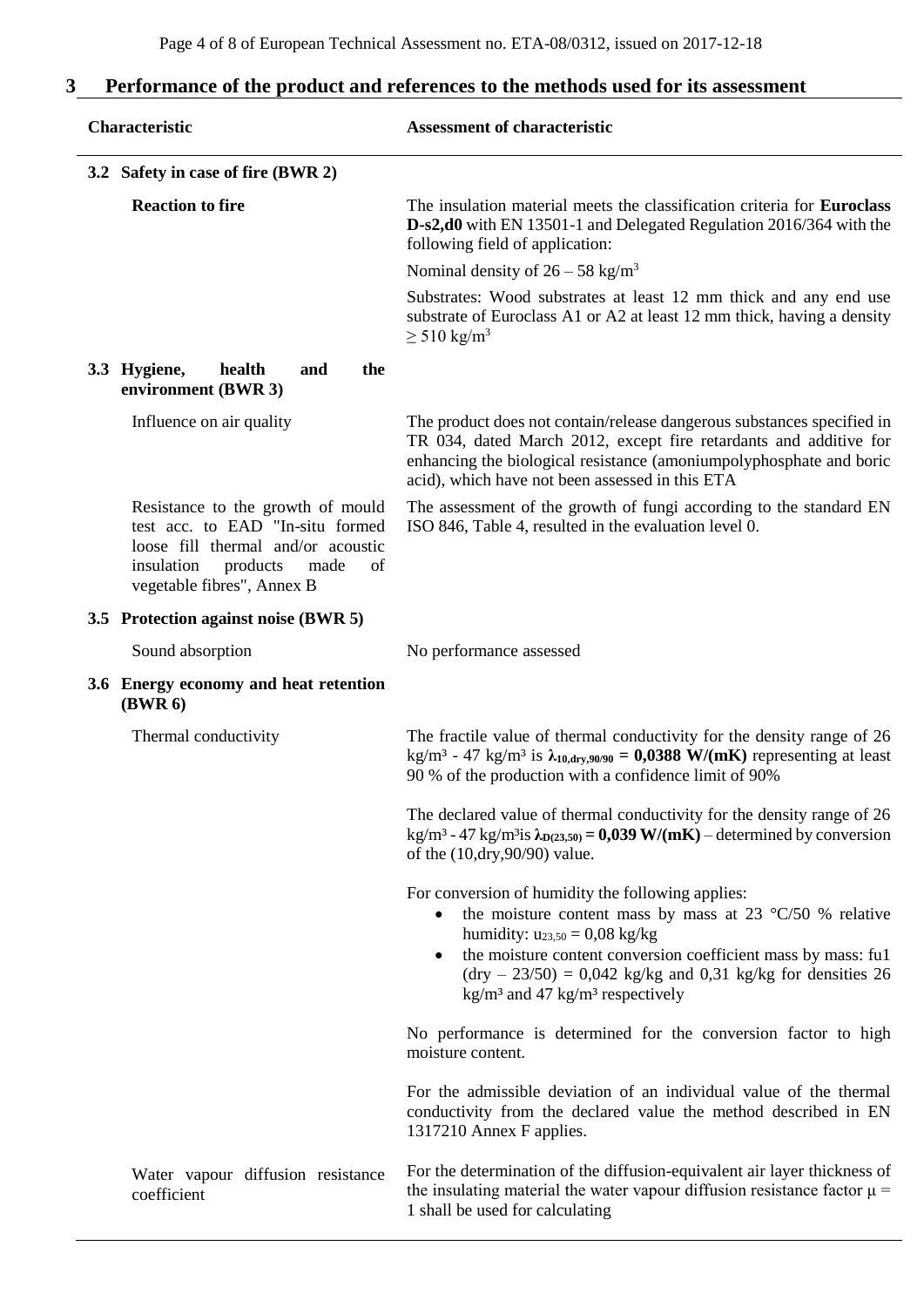| Characteristic                                                  | <b>Assessment of characteristic</b>                                                                                                                            |                                                                  |                                         |                                                                         |
|-----------------------------------------------------------------|----------------------------------------------------------------------------------------------------------------------------------------------------------------|------------------------------------------------------------------|-----------------------------------------|-------------------------------------------------------------------------|
| Corrosion developing capacity on<br>metal construction products | No performance assessed                                                                                                                                        |                                                                  |                                         |                                                                         |
| Density                                                         | Depending on the area of application the minimum densities stated in<br>Table 1 are to be observed.<br>Table 1: Densities depending on the area of application |                                                                  |                                         |                                                                         |
|                                                                 | Area of application                                                                                                                                            |                                                                  | Installation density<br>$\text{kg/m}^3$ |                                                                         |
|                                                                 | cavity insulation in walls                                                                                                                                     |                                                                  | 46                                      |                                                                         |
|                                                                 | cavity insulation in pitched roofs,<br>cavity insulation in floors in case<br>of subsequent blowing into<br>closed cavities                                    |                                                                  | 46                                      |                                                                         |
|                                                                 | cavity insulation in floors,<br>exposed insulation on horizontal<br>and moderately pitched areas $(\leq$<br>$10^{\circ}$ )                                     |                                                                  | 30                                      |                                                                         |
|                                                                 | value of 47 $\text{kg/m}^3$                                                                                                                                    |                                                                  |                                         | Independent of the area of application the density shall not exceed the |
| Settlement                                                      |                                                                                                                                                                |                                                                  |                                         |                                                                         |
|                                                                 | Settling of loose fill insulation applied in ceilings:<br>Settling at repeated impacts:                                                                        |                                                                  |                                         | 2,0%                                                                    |
|                                                                 |                                                                                                                                                                | Settling at increased temperature and humidity:                  |                                         | 2,5%                                                                    |
|                                                                 | Total settling S <sub>y</sub>                                                                                                                                  |                                                                  |                                         | $4,5\%$                                                                 |
|                                                                 | Thickness before impacts                                                                                                                                       |                                                                  |                                         | 320 mm                                                                  |
|                                                                 | Thickness after impact                                                                                                                                         |                                                                  |                                         | 305 mm                                                                  |
|                                                                 |                                                                                                                                                                | insulation material with a dry density of 26 kg/m <sup>3</sup> : |                                         | Settling under cyclical temperature and cyclic humidity for the         |
|                                                                 | Cycles                                                                                                                                                         | $S_{\rm cyc},\,\%$                                               |                                         |                                                                         |
|                                                                 | 1                                                                                                                                                              | 2,0                                                              |                                         |                                                                         |
|                                                                 | $1+2$                                                                                                                                                          | 7,5                                                              |                                         |                                                                         |
|                                                                 | $1+2+3$                                                                                                                                                        | 12,0                                                             |                                         |                                                                         |
|                                                                 | $1+2+3+4$                                                                                                                                                      | 15,5                                                             |                                         |                                                                         |
|                                                                 | and humidity conditions:                                                                                                                                       |                                                                  |                                         | Settling of loose fill under impact excitation and constant temperature |
|                                                                 | Settling S <sub>D</sub> at repeated impacts:                                                                                                                   |                                                                  | 2,9%                                    |                                                                         |
|                                                                 | Thickness before impacts                                                                                                                                       |                                                                  | 320 mm                                  |                                                                         |
|                                                                 | Thickness after impact                                                                                                                                         |                                                                  | 310 mm                                  |                                                                         |
|                                                                 |                                                                                                                                                                |                                                                  |                                         |                                                                         |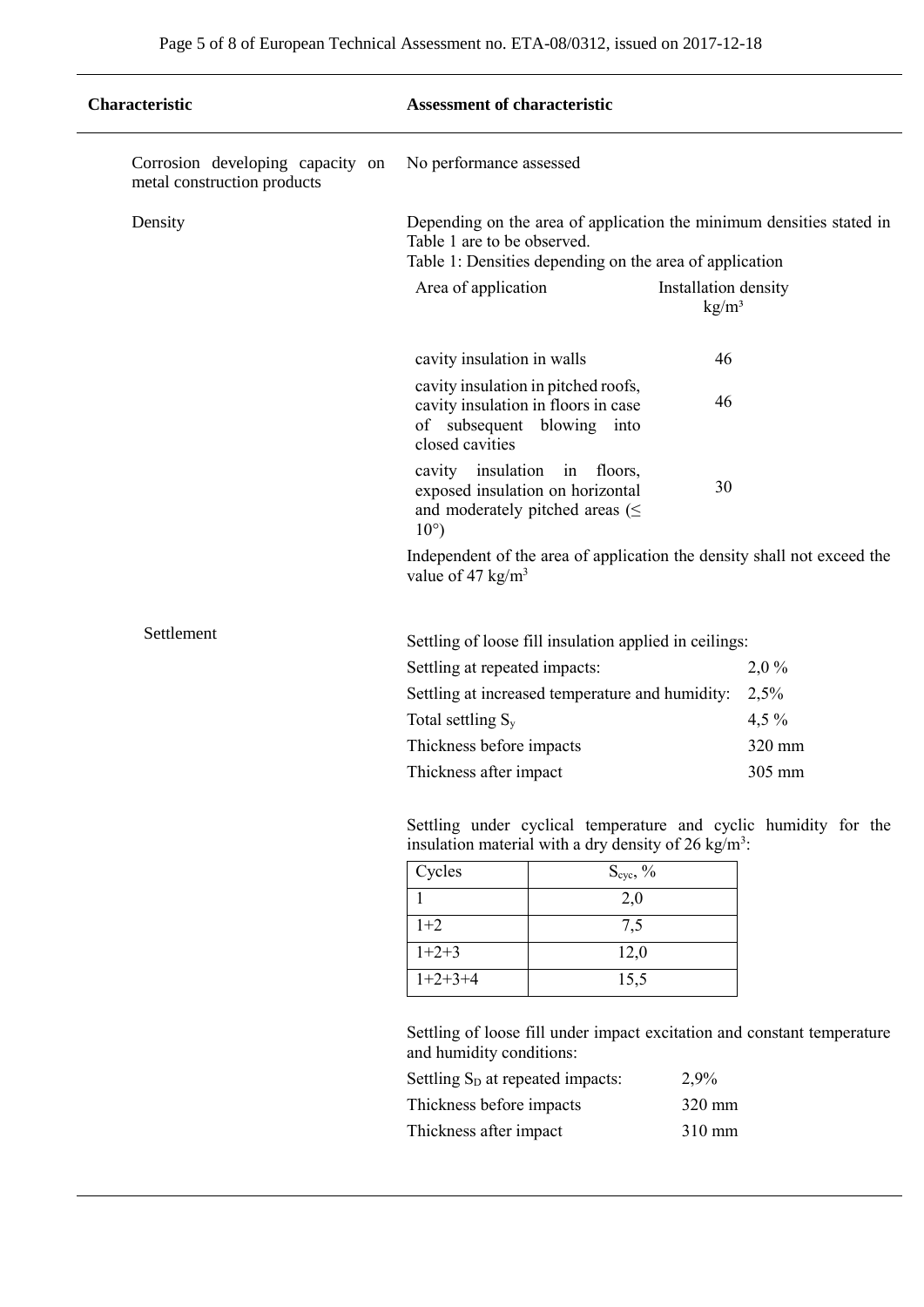| <b>Characteristic</b>                                         | Assessment of characteristic                                                                                                                                                                                |
|---------------------------------------------------------------|-------------------------------------------------------------------------------------------------------------------------------------------------------------------------------------------------------------|
| Critical moisture content                                     | No performance assessed                                                                                                                                                                                     |
| Specific airflow resistivity                                  | At density 26 kg/m <sup>3</sup> with moisture content 0,14 kg/kg: 3,7 kPa $\times$ s/m <sup>2</sup><br>At density 47 kg/m <sup>3</sup> with moisture content 0,14 kg/kg: 15,7 kPa $\times$ s/m <sup>2</sup> |
| Hygroscopic sorption properties                               | No performance assessed                                                                                                                                                                                     |
| <b>Sustainable use of natural</b><br>3.7<br>resources (BWR 7) | For the sustainable use of natural resources no performance was<br>investigated for this product.                                                                                                           |

In addition to the specific clauses relating to dangerous substances contained in this European technical Assessment, there may be other requirements applicable to the products falling within its scope (e.g. transposed European legislation and national laws, regulations and administrative provisions). In order to meet the provisions of the Construction Products Regulation, these requirements need also to be complied with, when and where they apply.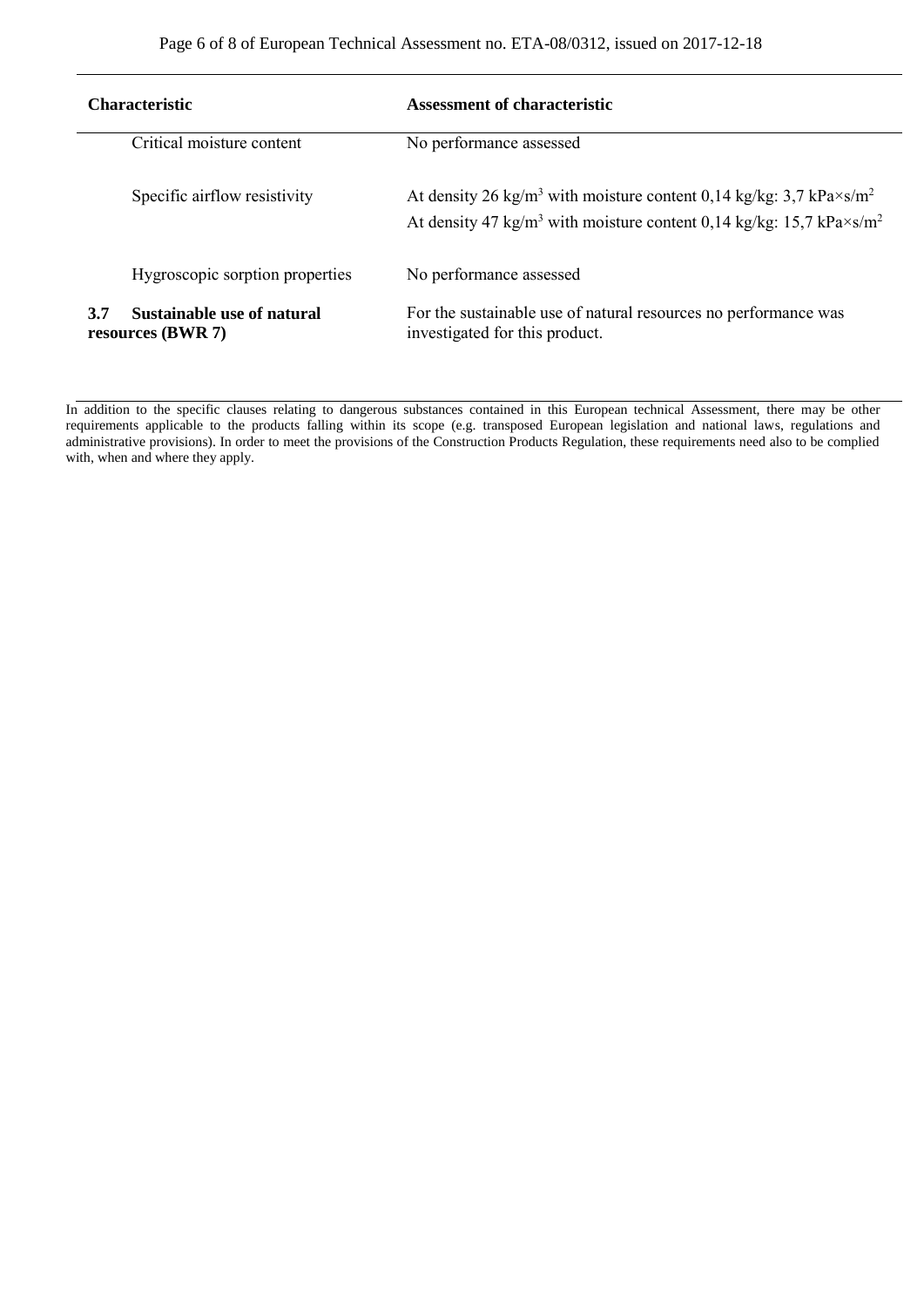## **4 Assessment and verification of constancy of performance (AVCP)**

#### **4.1 AVCP system**

According to the decision 97/638/EC of the European Commission1, as amended, the system(s) of assessment and verification of constancy of performance (see Annex V to Regulation (EU) No 305/2011) is 2+.

## **5 Technical details necessary for the implementation of the AVCP system, as foreseen in the applicable EAD**

Technical details necessary for the implementation of the AVCP system are laid down in the control plan deposited at ETA-Danmark prior to CE marking

> Issued in Copenhagen on 2017-12-18 by Thomas Bruun

Managing Director, ETA-Danmark